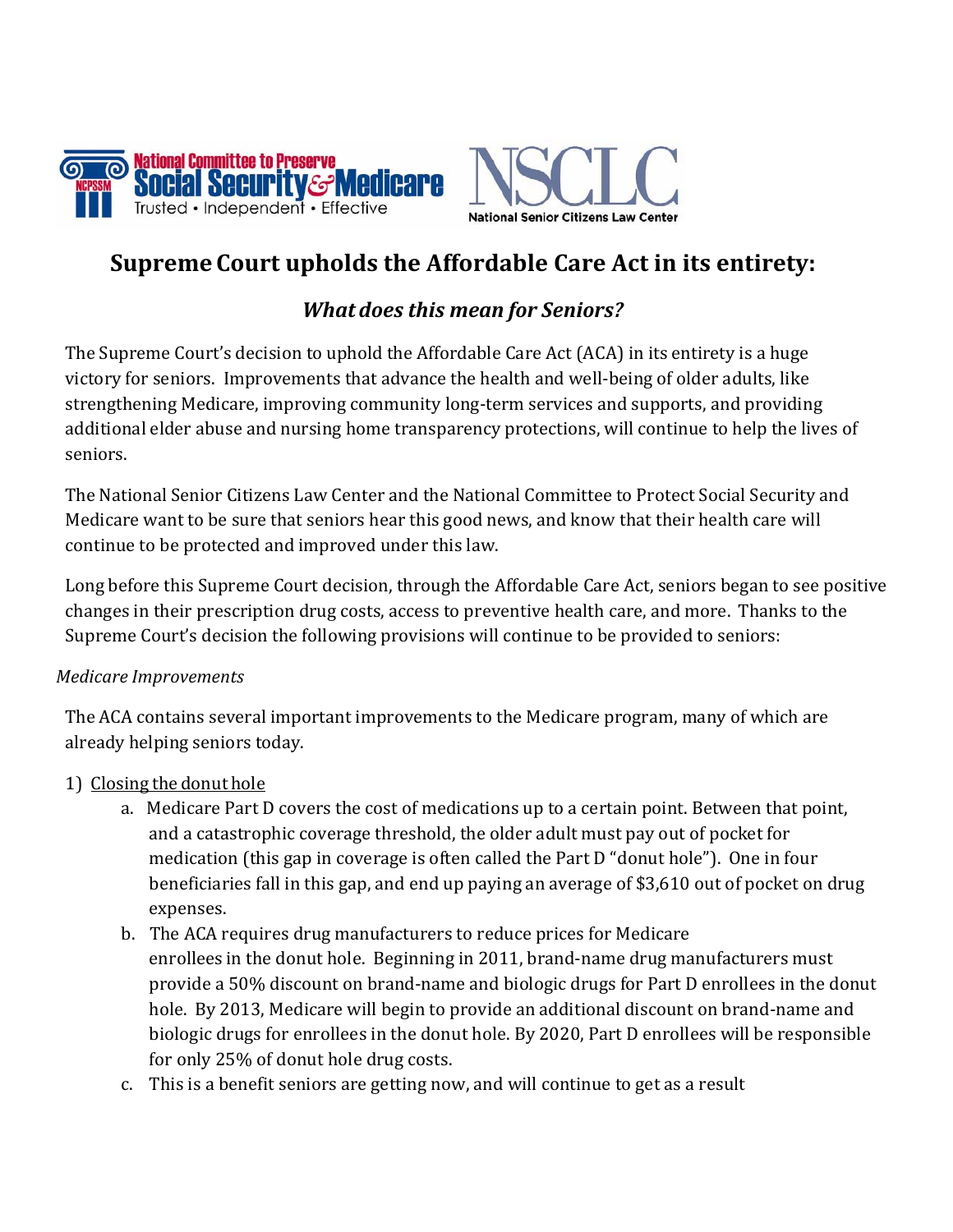of this decision.

- 2) Improving senior's access to preventive medical services
	- a. Prior to the ACA, Medicare beneficiaries were required to pay a deductible and 20% copay for many preventive health services.
	- b. The ACA eliminated cost‐sharing for many preventive services and introduced an annual wellness visit for beneficiaries.
	- c. The ACA also eliminated cost‐sharing for screening services, like mammograms, Pap smears, bone mass measurements, depression screening, diabetes screening, HIV screening and obesity screenings.
	- d. This is a benefit seniors are getting now, and will continue to get as a result of this decision.
- 3) Improving the coordination of care for those with Medicare and Medicaid
	- a. For nine million dual eligibles, for example, the ACA funds demonstration projects could improve health care delivery and payment methods.
	- b. 26 states have applied to participate in demonstrations to better coordinate care for dual eligibles. $1$  The coordination efforts will continue.
- 4) Reducing health disparities in Medicare and Medicaid

- a. The ACA requires the collection of race and ethnicity information to be used to identify and analyze health disparities.
- b. Various elements of the ACA require the provision of culturally and linguistically appropriate services and information.
- 5) Limiting cost-sharing for chemotherapy, dialysis and other services in Medicare Advantage plans
	- a. Traditionally, Medicare Advantage plans have had more flexibility to impose cost‐sharing than fee-for-service Medicare. Prior to the ACA, plans increased co- insurance for specific services. Beneficiaries who were enrolled in plans that needed those services were left worse off than if they had the same conditions and were in FFS. Many beneficiaries enrolled in plans not understanding the differences in cost sharing.
	- b. The ACA attempts to remedy this by preventing Medicare Advantage plans from imposing higher cost-sharing for chemotherapy and dialysis than is permitted under Medicare Parts A and B.
	- c. The Centers for Medicare and Medicaid Services (CMS) issued final regulations on these improvements in 2011, and many became effective January 1 of this year.<sup>2</sup>

 $^1$  Testimony of Melanie Bella, Director, Medicare-Medicaid Coordination Office, before the Senate Finance Committee (September, 2011), http://www.finance.senate.gov/imo/media/doc/CMS%20testimony %20Dual%20Eligibles%20%28M.%20Bella%29%209.21.11.pdf.

 $2$  The Center for Medicare Advocacy, New Rules for Medicare Advantage and Part D Plans, (June 2011) http://www.medicareadvocacy.org/2011/06/02/new-rules-for-medicare-advantage-and-part-d-plans.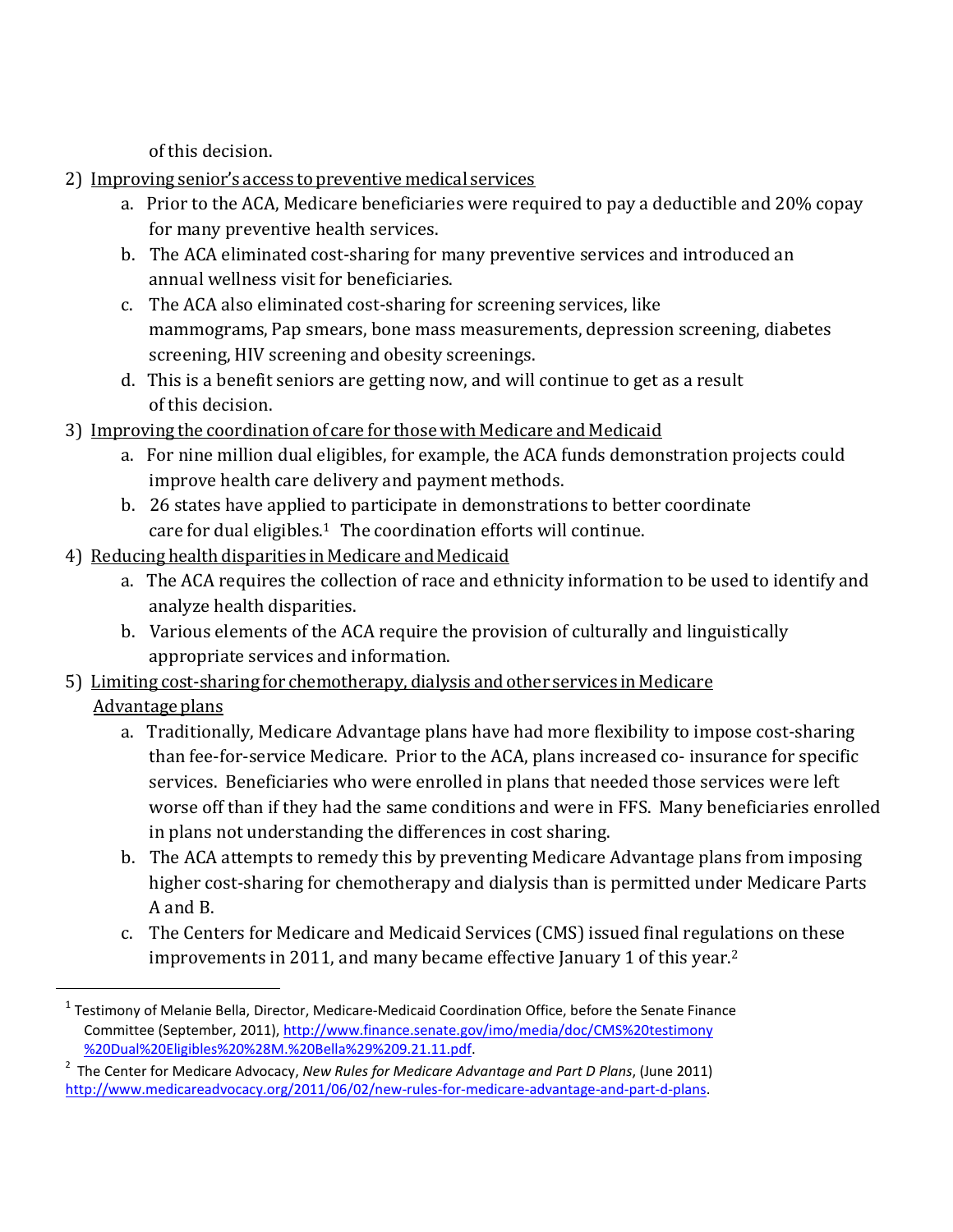- 6) Improving care for individuals with chronic conditions
	- a. The ACA has several provisions targeted to improving the quality of care for patients with chronic illness and reducing the costs to Medicare and Medicaid for serving those beneficiaries.
- 7) Improving transitions for seniors from the hospital back home
	- a. The ACA established the Community‐Based Care Transition Program which targets individuals who are in traditional fee‐for‐service Medicare and are hospitalized and at risk for readmission. The program provides grants to hospitals to work with community‐based organizations to provide transitional care interventions.
	- b. 30 community‐based organizations across the country have already partnered with local hospital systems and are committed to reducing readmissions by 20% and hospital acquired conditions by 40%.<sup>3</sup>
- 8) Improving seniors access to primary care physicians
	- a. Through the Independence at Home demonstration, the ACA will pay physicians and nurse practitioners to provide home‐based primary care to targeted chronically ill individuals for a three‐year period.
	- b. CMS recently launched this primary care initiative with 16 practices across the country.<sup>4</sup>
- 9) Improving payment and service delivery models for health care:
	- a. Through the Medicare‐Medicaid Innovation Center, CMS will fund demonstrations to test innovative payment and health care delivery models.
	- b. These demonstrations are being developed and implemented now, through the Bundled Payment program, Comprehensive Primary Care Initiative, and Accountable Care Organizations, and more.<sup>5</sup>

# Expanded coverage under the minimum coverage provision for individual 50-64

Access to adequate and affordable health insurance coverage is difficult for individuals 50‐ 64, due to their age and likelihood of health problems. Because of this historic decision, when the minimum coverage provision is enacted in 2014, younger and healthier individuals will enter the insurance risk pool. Under the Affordable Care Act, health insurance companies will no longer be able to deny individuals insurance due to a preexisting condition, or establish lifetime and annual limits on the dollar value of benefits. These improvements will make it easier and more cost-effective for 50-64 year

l

<sup>&</sup>lt;sup>3</sup> CMS Community-Based Care Transitions Program, http://www.innovations.cms.gov/initiatives/Partnership-for-Patients/CCTP/partners.html.

CMS Independence at Home Demonstration,http://www.innovations.cms.gov/initiatives/Independence-at-Home/index.html.

<sup>&</sup>lt;sup>5</sup> CMS Innovation Center, http://www.innovations.cms.gov.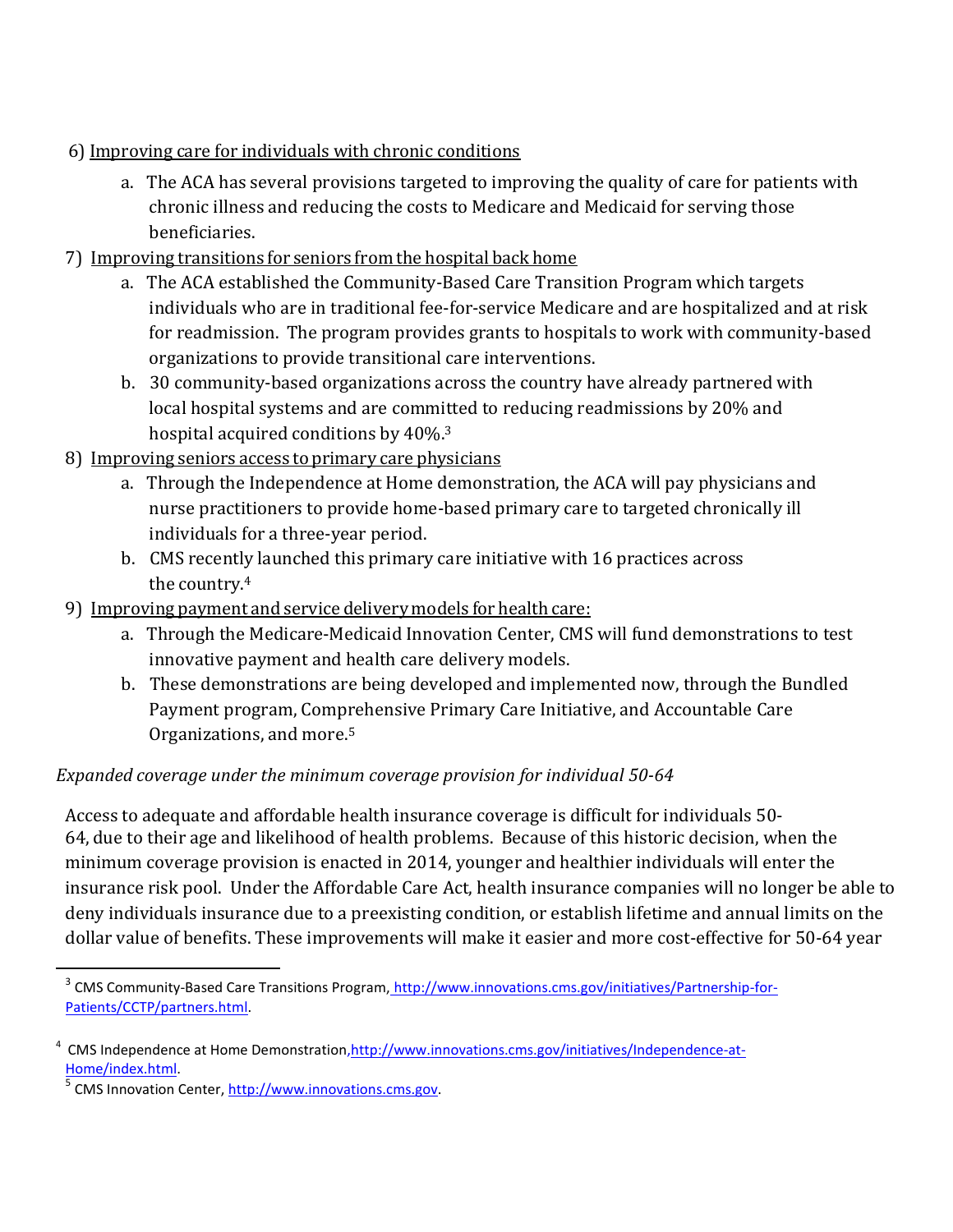olds to access and utilize health insurance. With this access, the "near‐elderly" population will be healthier when they enter Medicare.

# Medicaid Long Term Services and Supports Improvements

Several provisions in the ACA will make it easier for seniors to get long-term services and supports at home and in the community. Medicaid provides funding for long-term care services in institutions, such as nursing homes and in the community. Seniors prefer to receive care in their homes, and it is generally less expensive, however, most states spend their Medicaid primarily on institutional care. The ACA includes incentives to encourage states to shift Medicaid spending from institutions to the community, so that individuals who require long‐term care services may receive care in least-restrictive environment. These incentives are not directly impacted by the Court's decision to limit the Medicaid expansion. Elements of the ACA that enhance home and community long‐term care include:

- 1) Community First Choice Option (CFCO) provides participating states with a six percentage point increase in federal Medicaid matching funds for providing community-based attendant services and supports to individuals who would otherwise be confined to a nursing home or other institution.<sup>6</sup>
- 2) Balancing Incentive Payment Program targets increased federal matching funds to states that spend less than half of their Medicaid long‐term care expenditures on community‐based care. This spring, six states received grants to improve their community‐based care.<sup>7</sup>
- 3) Extending Medicaid's spousal impoverishment protection provisions to spouses of individuals who seek long-term care in the community. This rule goes into effect in 2014.<sup>8</sup>

## Elder abuse protections and nursing home transparency provisions

The ACA will continue to enhance the safety and well-being of all vulnerable older adults. The law includes three provisions that would have been considered landmark legislation if enacted on their own:

1) The Elder Justice Act combats crimes committed against older adults, including financial

l

 $^6$  Department of Health and Human Services News Release (April 2012), http://www.hhs.gov/news/press/2012pres/04/20120426a.html.

<sup>&</sup>lt;sup>7</sup> Medicaid Balancing Incentive Payment Program, http://www.medicaid.gov/Medicaid-CHIP-Program-Information/By‐Topics/Long‐Term‐Services‐and‐Support/Balancing/Balancing‐Incentive‐Program.html.

<sup>&</sup>lt;sup>8</sup> National Association of States United on Aging and Disability, Long-term Care In Brief, http://www.nasuad.org/documentation/aca/NASUAD\_materials/ltcb\_protectionforHCBSrecipients.pdf.